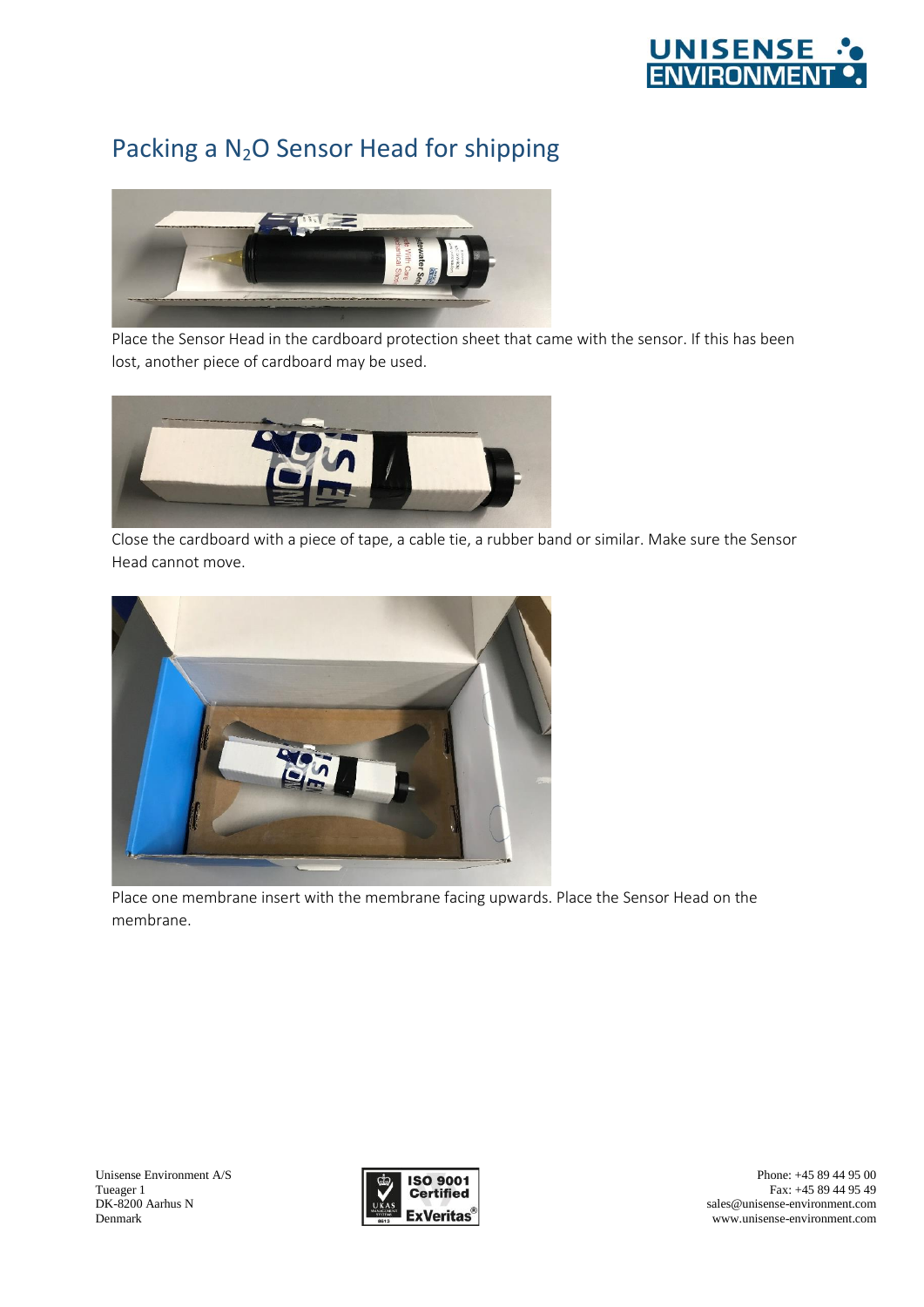



Place the second membrane insert with the membrane facing downwards. The Sensor Head must now be squeezed in between the two membranes.



Place the white cardboard insert on top of the membranes. This will press the upper membrane insert down so that the Sensor Head is firmly held in place between the two membranes.



Close the box and it is ready for shipping.

Unisense Environment A/S Tueager 1 DK-8200 Aarhus N Denmark



Phone: +45 89 44 95 00 Fax: +45 89 44 95 49 sales@unisense-environment.com www.unisense-environment.com